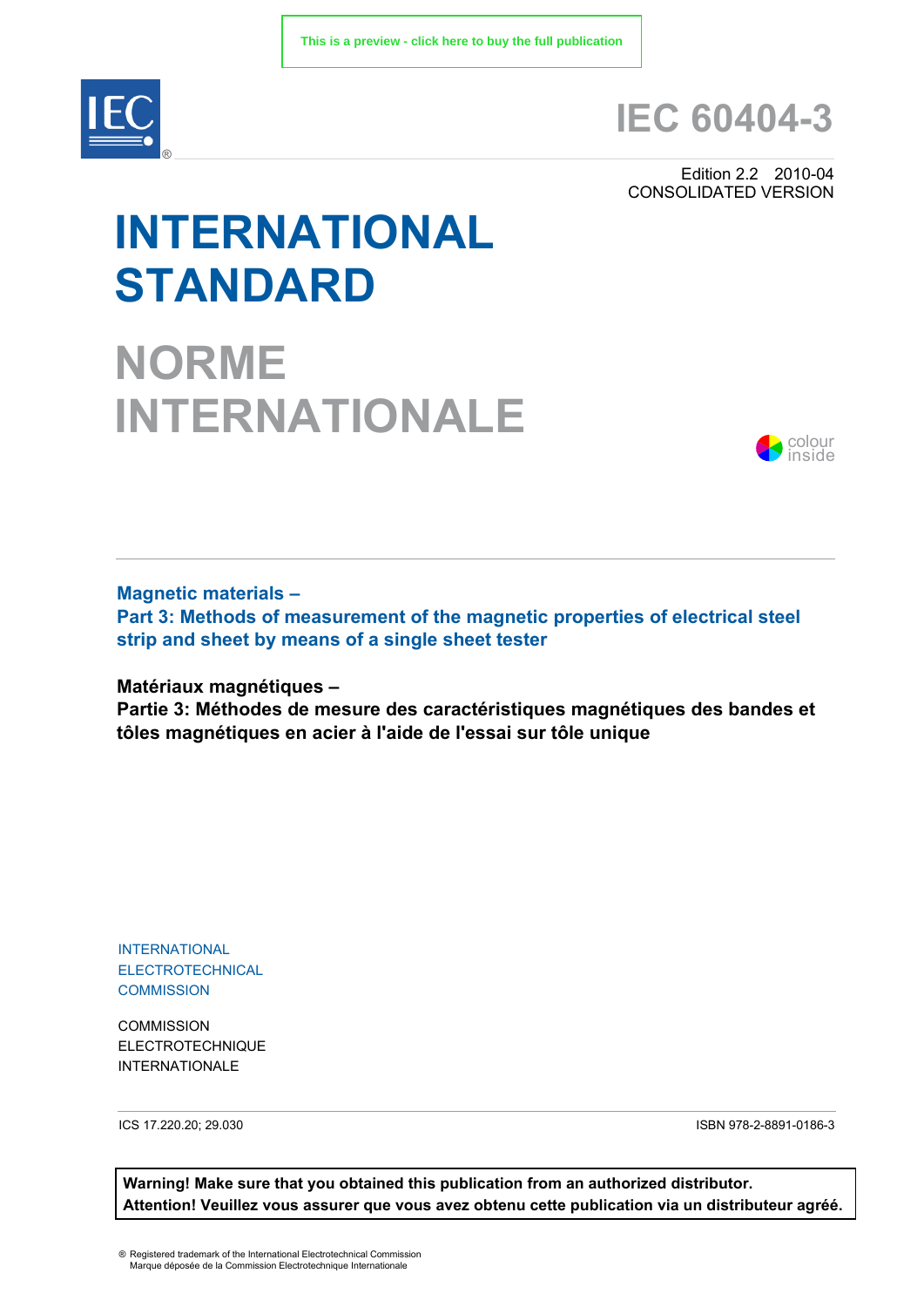– 2 – 60404-3 © IEC:1992+A1:2002+A2:2009

## **CONTENTS**

| $\mathbf{1}$   |                                                                                    |                                                                                                       |  |  |  |
|----------------|------------------------------------------------------------------------------------|-------------------------------------------------------------------------------------------------------|--|--|--|
| $\overline{2}$ |                                                                                    |                                                                                                       |  |  |  |
| 3              |                                                                                    |                                                                                                       |  |  |  |
|                | 3.1                                                                                |                                                                                                       |  |  |  |
|                | 3.2                                                                                |                                                                                                       |  |  |  |
|                | 3.3                                                                                |                                                                                                       |  |  |  |
|                | 3.4                                                                                |                                                                                                       |  |  |  |
|                | 3.5                                                                                |                                                                                                       |  |  |  |
| 4              |                                                                                    |                                                                                                       |  |  |  |
|                | 4.1                                                                                |                                                                                                       |  |  |  |
|                | 4.2                                                                                |                                                                                                       |  |  |  |
|                | 4.3                                                                                |                                                                                                       |  |  |  |
| 5              | Determination of magnetic field strength, excitation current and specific apparent |                                                                                                       |  |  |  |
|                | 5.1                                                                                |                                                                                                       |  |  |  |
|                | 5.2                                                                                |                                                                                                       |  |  |  |
|                | 5.3                                                                                |                                                                                                       |  |  |  |
|                | 5.4                                                                                |                                                                                                       |  |  |  |
|                | 5.5                                                                                |                                                                                                       |  |  |  |
|                |                                                                                    |                                                                                                       |  |  |  |
|                |                                                                                    | Annex A (normative) Requirements concerning the manufacture of yokes  19                              |  |  |  |
|                |                                                                                    | Annex B (informative) Calibration of the test apparatus with respect to the Epstein                   |  |  |  |
|                |                                                                                    |                                                                                                       |  |  |  |
|                |                                                                                    | Annex C (informative) Epstein to SST relationship for grain-oriented sheet steel21                    |  |  |  |
|                |                                                                                    | Annex D (informative) Digital sampling methods for the determination of the magnetic                  |  |  |  |
|                |                                                                                    |                                                                                                       |  |  |  |
|                |                                                                                    |                                                                                                       |  |  |  |
|                |                                                                                    |                                                                                                       |  |  |  |
|                |                                                                                    |                                                                                                       |  |  |  |
|                |                                                                                    |                                                                                                       |  |  |  |
|                |                                                                                    |                                                                                                       |  |  |  |
|                |                                                                                    | Figure 3 – Diagram of the connections of the five coils of the primary winding  17                    |  |  |  |
|                |                                                                                    |                                                                                                       |  |  |  |
|                |                                                                                    | Figure 5 – Circuit for measuring the r.m.s. value of the excitation current  18                       |  |  |  |
|                |                                                                                    | Figure 6 - Circuit for measuring the peak value of the magnetic field strength  18                    |  |  |  |
|                |                                                                                    | Figure C.1 - Epstein-SST conversion factor $\delta P$ for grain-oriented material versus              |  |  |  |
|                |                                                                                    |                                                                                                       |  |  |  |
|                |                                                                                    | Figure C.2 - Epstein-SST conversion factor $\delta$ HS for grain-oriented material versus             |  |  |  |
|                |                                                                                    |                                                                                                       |  |  |  |
|                |                                                                                    | Table C.1 – Epstein-SST conversion factors $\delta P$ and $\delta H S$ for grain-oriented material in |  |  |  |
|                |                                                                                    |                                                                                                       |  |  |  |

 $\overline{\phantom{a}}$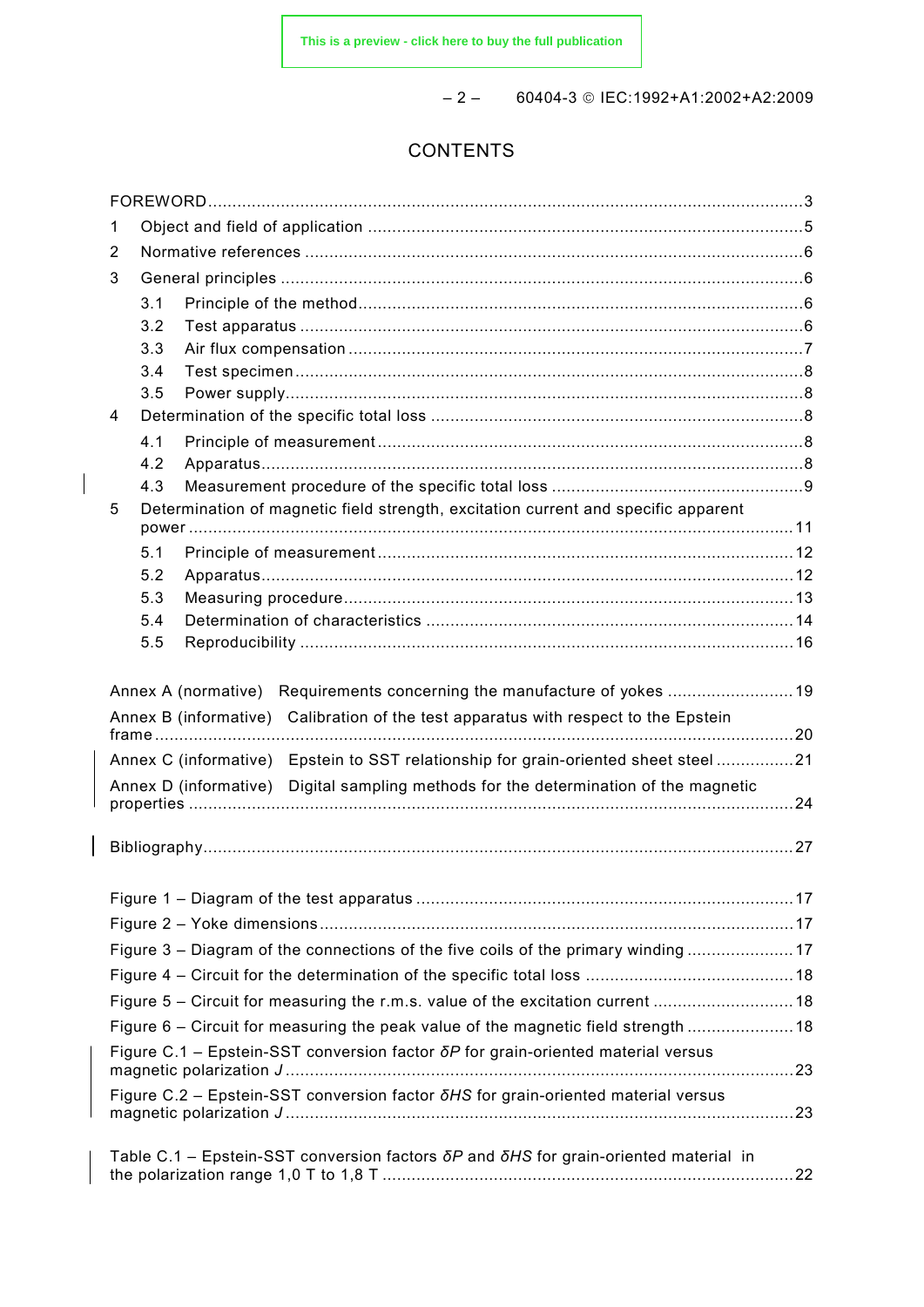<span id="page-2-0"></span>60404-3 © IEC:1992+A1:2002+A2:2009 – 3 –

### INTERNATIONAL ELECTROTECHNICAL COMMISSION  $\frac{1}{2}$  ,  $\frac{1}{2}$  ,  $\frac{1}{2}$  ,  $\frac{1}{2}$  ,  $\frac{1}{2}$  ,  $\frac{1}{2}$

#### **MAGNETIC MATERIALS –**

## **Part 3: Methods of measurement of the magnetic properties of electrical steel strip and sheet by means of a single sheet tester**

#### FOREWORD

- 1) The International Electrotechnical Commission (IEC) is a worldwide organization for standardization comprising all national electrotechnical committees (IEC National Committees). The object of IEC is to promote international co-operation on all questions concerning standardization in the electrical and electronic fields. To this end and in addition to other activities, IEC publishes International Standards, Technical Specifications, Technical Reports, Publicly Available Specifications (PAS) and Guides (hereafter referred to as "IEC Publication(s)"). Their preparation is entrusted to technical committees; any IEC National Committee interested in the subject dealt with may participate in this preparatory work. International, governmental and nongovernmental organizations liaising with the IEC also participate in this preparation. IEC collaborates closely with the International Organization for Standardization (ISO) in accordance with conditions determined by agreement between the two organizations.
- 2) The formal decisions or agreements of IEC on technical matters express, as nearly as possible, an international consensus of opinion on the relevant subjects since each technical committee has representation from all interested IEC National Committees.
- 3) IEC Publications have the form of recommendations for international use and are accepted by IEC National Committees in that sense. While all reasonable efforts are made to ensure that the technical content of IEC Publications is accurate, IEC cannot be held responsible for the way in which they are used or for any misinterpretation by any end user.
- 4) In order to promote international uniformity, IEC National Committees undertake to apply IEC Publications transparently to the maximum extent possible in their national and regional publications. Any divergence between any IEC Publication and the corresponding national or regional publication shall be clearly indicated in the latter.
- 5) IEC itself does not provide any attestation of conformity. Independent certification bodies provide conformity assessment services and, in some areas, access to IEC marks of conformity. IEC is not responsible for any services carried out by independent certification bodies.
- 6) All users should ensure that they have the latest edition of this publication.
- 7) No liability shall attach to IEC or its directors, employees, servants or agents including individual experts and members of its technical committees and IEC National Committees for any personal injury, property damage or other damage of any nature whatsoever, whether direct or indirect, or for costs (including legal fees) and expenses arising out of the publication, use of, or reliance upon, this IEC Publication or any other IEC Publications.
- 8) Attention is drawn to the Normative references cited in this publication. Use of the referenced publications is indispensable for the correct application of this publication.
- 9) Attention is drawn to the possibility that some of the elements of this IEC Publication may be the subject of patent rights. IEC shall not be held responsible for identifying any or all such patent rights.

#### **This consolidated version of the official IEC Standard and its amendments has been prepared for user convenience.**

**IEC 60404-3 edition 2.2 contains the second edition (1992) [documents 68(CO)68+75 and 68(CO)77+79], its amendment 1 (2002) [documents 68/258/FDIS and 68/263/RVD], its amendment 2 (2009) [documents 68/389/CDV and 68/397/RVC] and its corrigendum of December 2009.**

**A vertical line in the margin shows where the base publication has been modified by amendments 1 and 2.**

International Standard IEC 60404-3 has been prepared by IEC technical committee 68: Magnetic alloys and steels.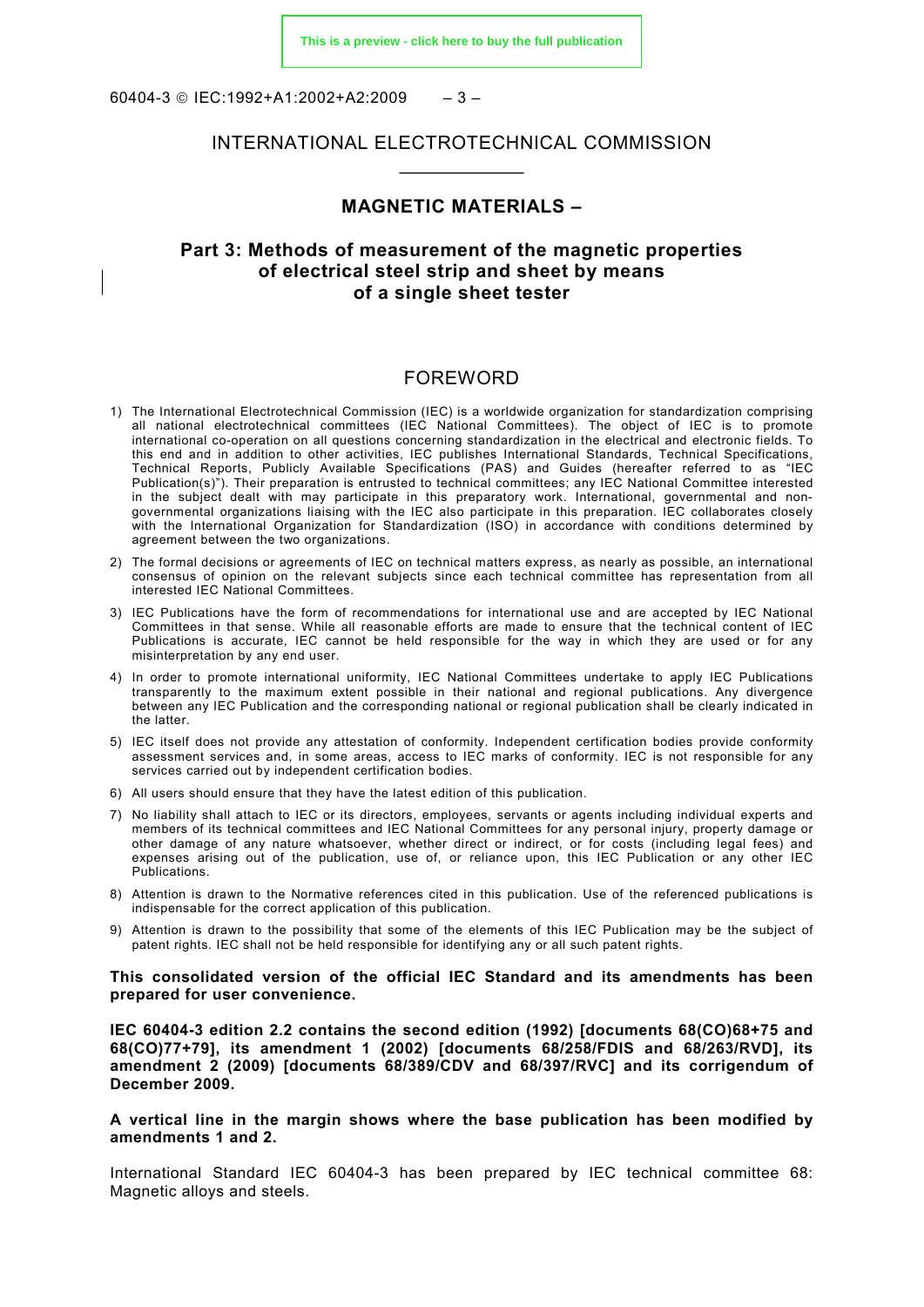– 4 – 60404-3 © IEC:1992+A1:2002+A2:2009

Annex A forms an integral part of this standard.

Annex B, C and D are for information only.

The committee has decided that the contents of the base publication and its amendments will remain unchanged until the maintenance result date indicated on the IEC web site under "http://webstore.iec.ch" in the data related to the specific publication. At this date, the publication will be

- reconfirmed,
- withdrawn,
- replaced by a revised edition, or
- amended.

**IMPORTANT – The "colour inside" logo on the cover page of this publication indicates that it contains colours which are considered to be useful for the correct understanding of its contents. Users should therefore print this publication using a colour printer.**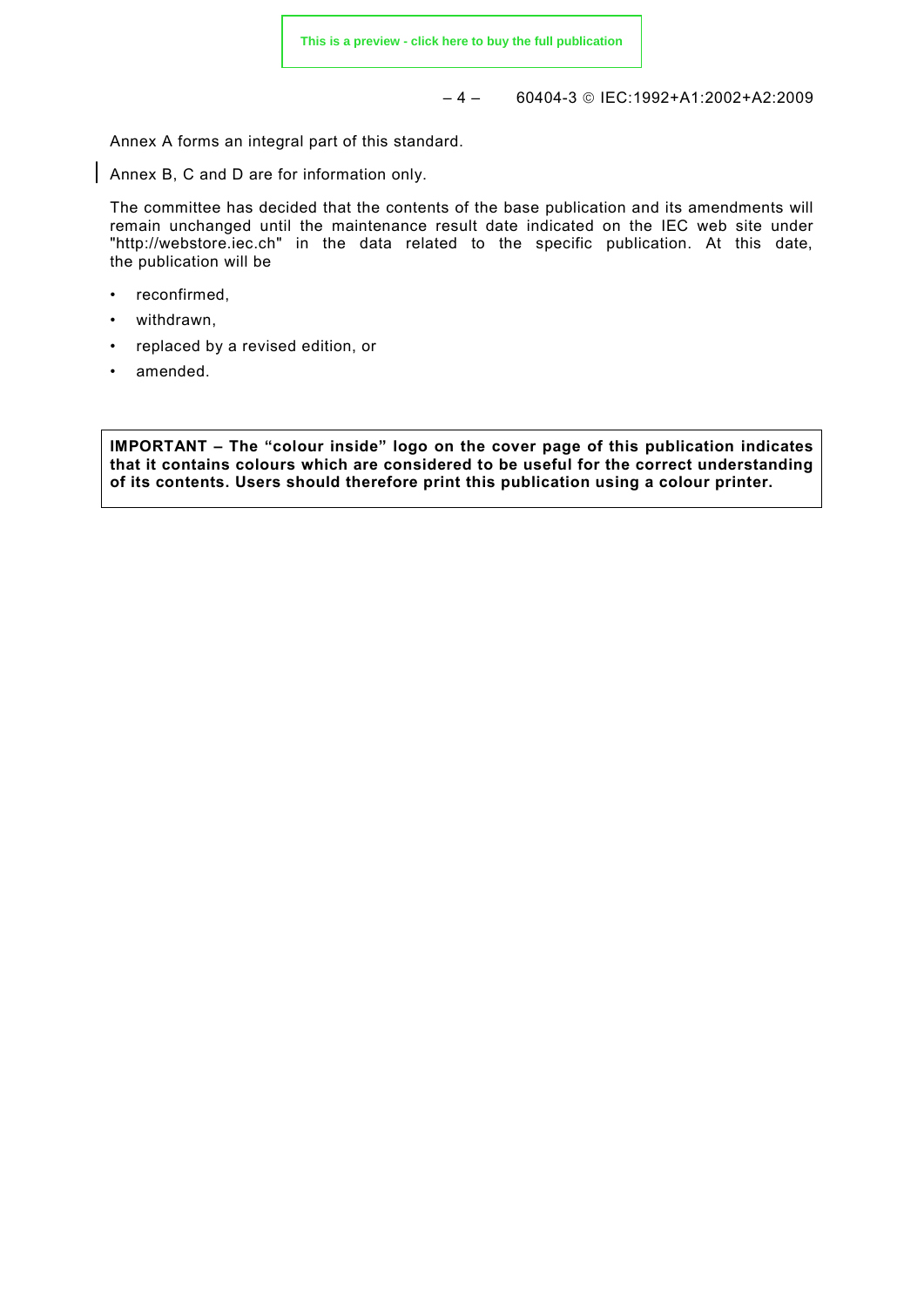<span id="page-4-0"></span>60404-3 © IEC:1992+A1:2002+A2:2009 – 5 –

## **MAGNETIC MATERIALS –**

## **Part 3: Methods of measurement of the magnetic properties of electrical steel strip and sheet by means of a single sheet tester**

#### **1 Object and field of application**

The object of this part is to define the general principles and the technical details of the measurement of the magnetic properties of magnetic sheets by means of a single sheet tester.

This part of IEC 60404 is applicable at power frequencies to:

a) grain oriented magnetic sheet and strip:

for the measurement between 1,0 T and 1,8 T of:

- specific total loss;
- specific apparent power;
- r.m.s. value of the magnetic field strength;
- for the measurement up to peak values of magnetic field strength of 1 000 A/m of:
- peak value of the magnetic polarization;
- peak value of the magnetic field strength.
- b) non-oriented magnetic sheet and strip:

for the measurement between 0,8 T and 1,5 T of:

- specific total loss;
- specific apparent power;
- r.m.s. value of excitation current;
- for the measurement up to peak values of magnetic field strength of 10 000 A/m of:
- peak value of the magnetic polarization;
- peak value of the magnetic field strength.

The single sheet tester is applicable to test specimens obtained from magnetic sheets and strips of any quality. The magnetic characteristics are determined for a sinusoidal induced voltage, for specified peak values of magnetic polarization and for a specified frequency.

The measurements are made at an ambient temperature of 23  $^{\circ}$ C  $\pm$  5  $^{\circ}$ C on test specimens which have first been demagnetized.

NOTE Throughout this part the quantity "magnetic polarization" is used as defined in IEC 60050(901). In some standards of the IEC 60404 series, the quantity "magnetic flux density" was used.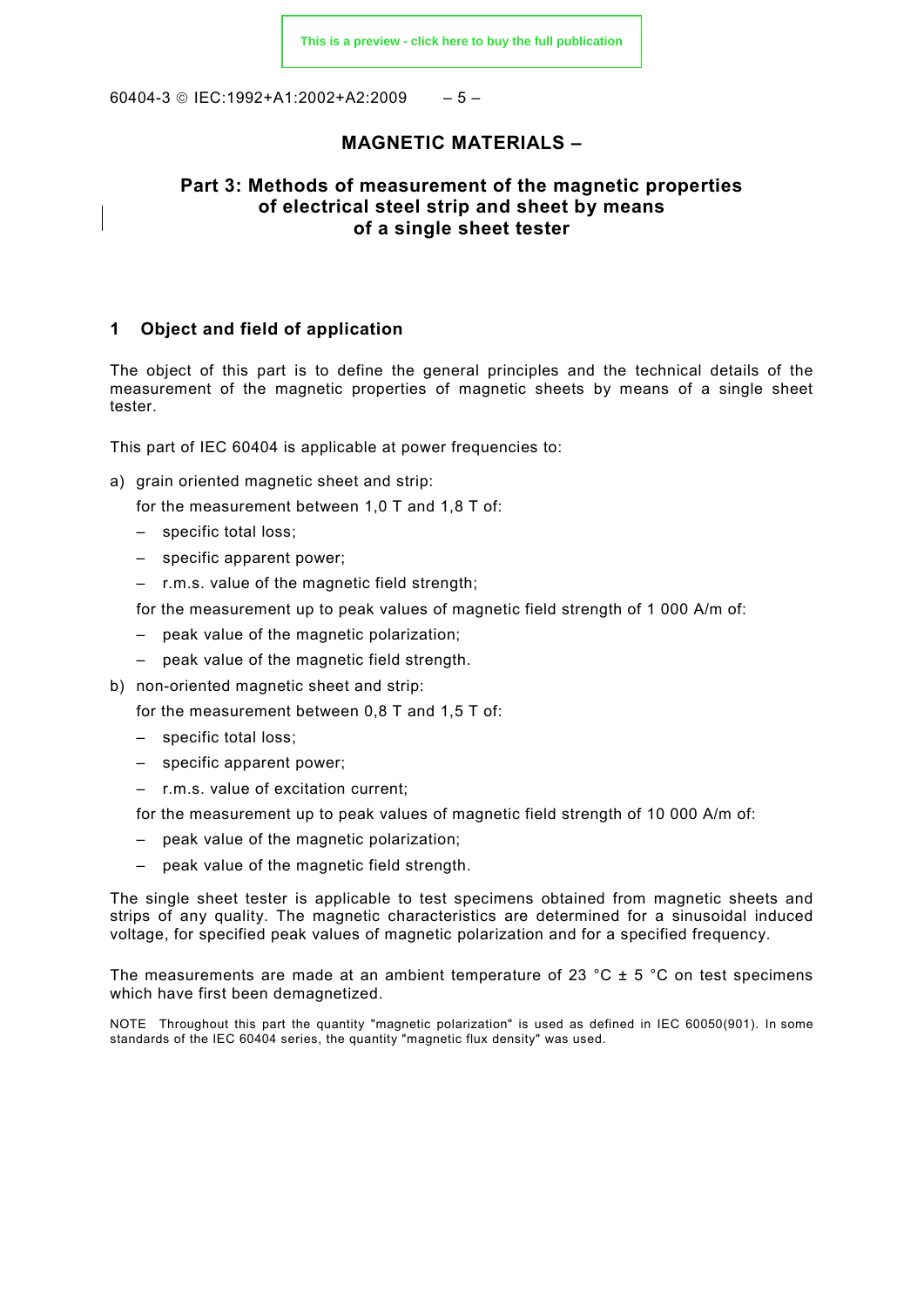– 6 – 60404-3 © IEC:1992+A1:2002+A2:2009

### <span id="page-5-0"></span>**2 Normative references**

The following referenced documents are indispensable for the application of this document. For dated references, only the edition cited applies. For undated references, the latest edition of the referenced document (including any amendments) applies.

IEC 60050-221, *International Electrotechnical Vocabulary – Part 221: Magnetic materials and components* 

IEC 60404-2, *Magnetic materials – Part 2: Methods of measurement of the magnetic properties of electrical steel strip and sheet by means of an Epstein frame*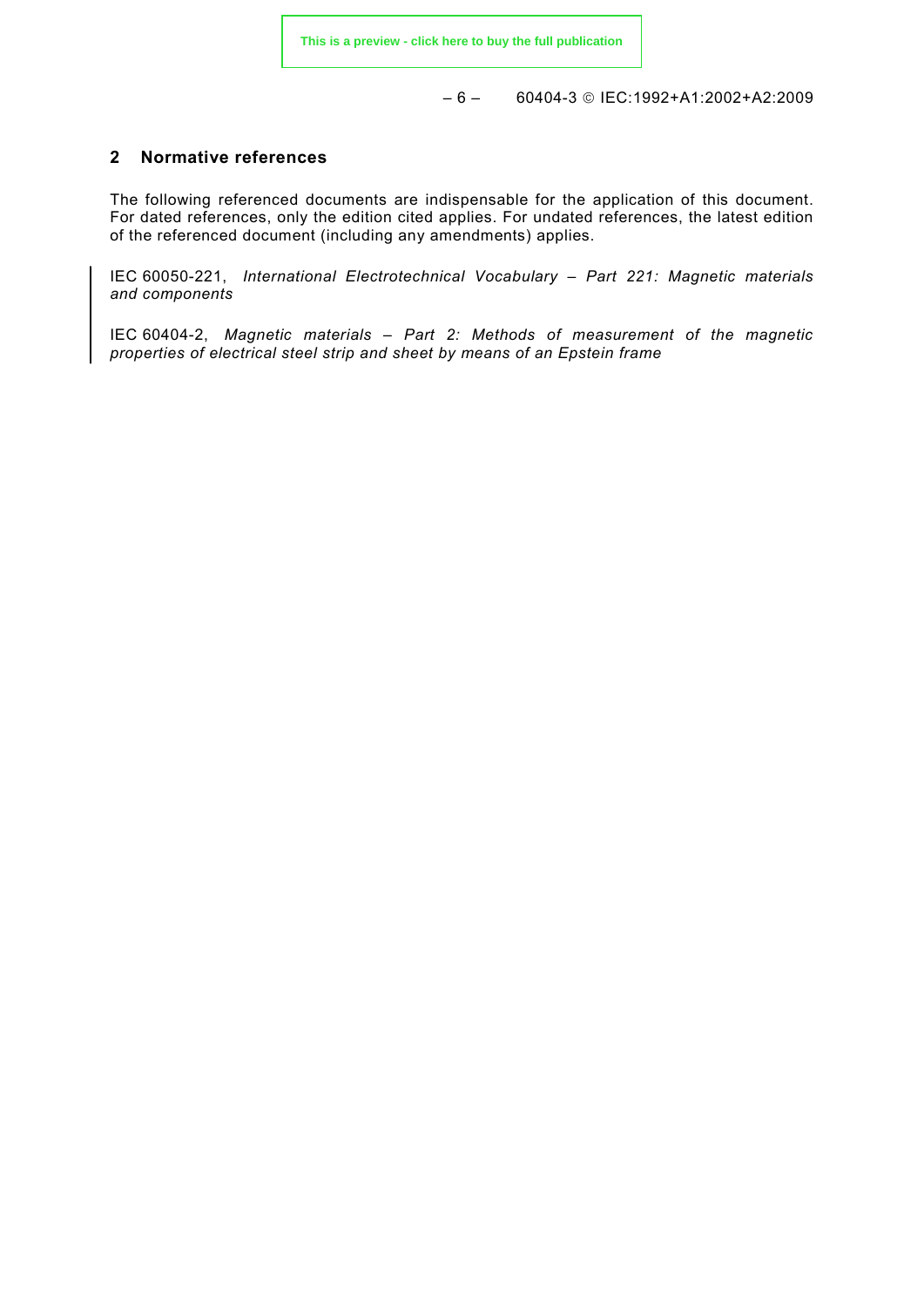– 28 – 60404-3 © CEI:1992+A1:2002+A2:2009

## SOMMAIRE

| 1                                                                                           |                                                                                   |                                                                                           |  |  |  |
|---------------------------------------------------------------------------------------------|-----------------------------------------------------------------------------------|-------------------------------------------------------------------------------------------|--|--|--|
| 2                                                                                           |                                                                                   |                                                                                           |  |  |  |
| 3                                                                                           |                                                                                   |                                                                                           |  |  |  |
|                                                                                             | 3.1                                                                               |                                                                                           |  |  |  |
|                                                                                             | 3.2                                                                               |                                                                                           |  |  |  |
|                                                                                             | 3.3                                                                               |                                                                                           |  |  |  |
|                                                                                             | 3.4                                                                               |                                                                                           |  |  |  |
|                                                                                             | 3.5                                                                               |                                                                                           |  |  |  |
| 4                                                                                           |                                                                                   |                                                                                           |  |  |  |
|                                                                                             | 4.1                                                                               |                                                                                           |  |  |  |
|                                                                                             | 4.2                                                                               |                                                                                           |  |  |  |
|                                                                                             | 4.3                                                                               | Mode opératoire pour la mesure des pertes totales spécifiques35                           |  |  |  |
| 5                                                                                           | Détermination de l'intensité du champ magnétique, du courant magnétisant et de    |                                                                                           |  |  |  |
|                                                                                             | 5.1                                                                               |                                                                                           |  |  |  |
|                                                                                             | 5.2                                                                               |                                                                                           |  |  |  |
|                                                                                             | 5.3                                                                               |                                                                                           |  |  |  |
|                                                                                             | 5.4                                                                               |                                                                                           |  |  |  |
|                                                                                             | 5.5                                                                               |                                                                                           |  |  |  |
|                                                                                             |                                                                                   |                                                                                           |  |  |  |
| Annexe A (normative) Exigences concernant la construction des culasses 45                   |                                                                                   |                                                                                           |  |  |  |
| Annexe B (informative)<br>Etalonnage du dispositif d'essai par rapport au cadre Epstein  46 |                                                                                   |                                                                                           |  |  |  |
| Annexe C (informative)<br>Relation Epstein-SST pour les tôles d'acier à grains orientés 47  |                                                                                   |                                                                                           |  |  |  |
| Méthodes d'échantillonnage numérique pour la détermination<br>Annexe D (informative)        |                                                                                   |                                                                                           |  |  |  |
|                                                                                             |                                                                                   |                                                                                           |  |  |  |
|                                                                                             |                                                                                   |                                                                                           |  |  |  |
|                                                                                             |                                                                                   |                                                                                           |  |  |  |
|                                                                                             |                                                                                   |                                                                                           |  |  |  |
|                                                                                             |                                                                                   | Figure 3 – Schéma de branchement des cinq bobines de l'enroulement primaire 43            |  |  |  |
|                                                                                             |                                                                                   |                                                                                           |  |  |  |
|                                                                                             |                                                                                   |                                                                                           |  |  |  |
|                                                                                             | Figure 5 - Circuit pour la mesure de la valeur efficace du courant magnétisant 44 |                                                                                           |  |  |  |
|                                                                                             | Figure 6 – Circuit pour la mesure de la valeur de crête de l'intensité du champ   |                                                                                           |  |  |  |
|                                                                                             |                                                                                   | Figure C.1 – Facteur $\delta P$ de conversion Epstein-SST pour matériau à grains orientés |  |  |  |
|                                                                                             |                                                                                   |                                                                                           |  |  |  |
|                                                                                             |                                                                                   | Figure C.2 - Facteur δHS de conversion Epstein-SST pour matériau à grains orientés        |  |  |  |
|                                                                                             |                                                                                   |                                                                                           |  |  |  |
|                                                                                             | Tableau C.1 – Facteurs δP et δHS de conversion Epstein-SST pour matériau à grains |                                                                                           |  |  |  |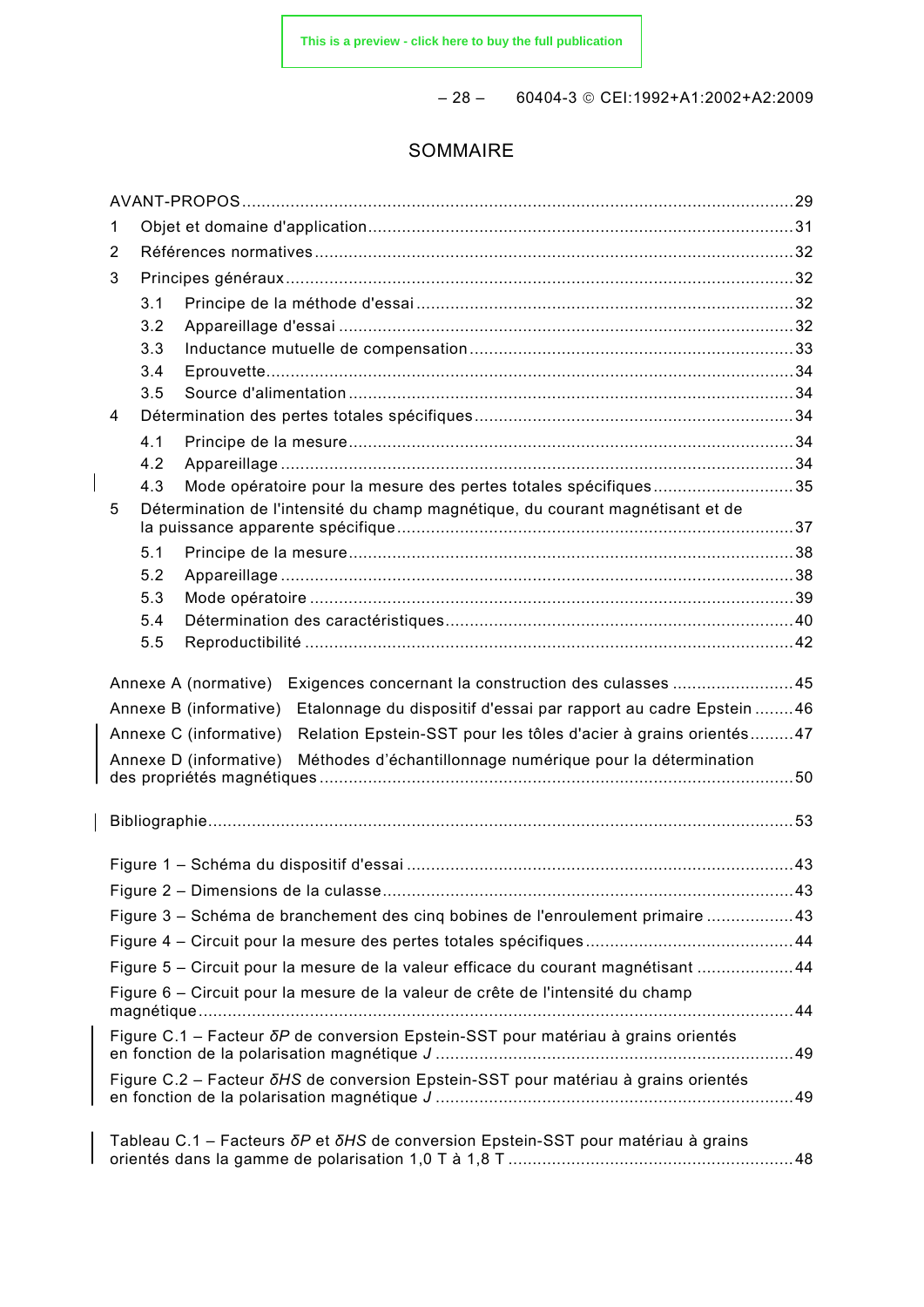<span id="page-7-0"></span>60404-3 © CEI:1992+A1:2002+A2:2009 – 29 –

## COMMISSION ÉLECTROTECHNIQUE INTERNATIONALE  $\frac{1}{2}$  ,  $\frac{1}{2}$  ,  $\frac{1}{2}$  ,  $\frac{1}{2}$  ,  $\frac{1}{2}$  ,  $\frac{1}{2}$

#### **MATÉRIAUX MAGNÉTIQUES –**

## **Partie 3: Méthodes de mesure des caractéristiques magnétiques des bandes et tôles magnétiques en acier à l'aide de l'essai sur tôle unique**

#### AVANT-PROPOS

- 1) La Commission Electrotechnique Internationale (CEI) est une organisation mondiale de normalisation composée de l'ensemble des comités électrotechniques nationaux (Comités nationaux de la CEI). La CEI a pour objet de favoriser la coopération internationale pour toutes les questions de normalisation dans les domaines de l'électricité et de l'électronique. A cet effet, la CEI – entre autres activités – publie des Normes internationales, des Spécifications techniques, des Rapports techniques, des Spécifications accessibles au public (PAS) et des Guides (ci-après dénommés "Publication(s) de la CEI"). Leur élaboration est confiée à des comités d'études, aux travaux desquels tout Comité national intéressé par le sujet traité peut participer. Les organisations internationales, gouvernementales et non gouvernementales, en liaison avec la CEI, participent également aux travaux. La CEI collabore étroitement avec l'Organisation Internationale de Normalisation (ISO), selon des conditions fixées par accord entre les deux organisations.
- 2) Les décisions ou accords officiels de la CEI concernant les questions techniques représentent, dans la mesure du possible, un accord international sur les sujets étudiés, étant donné que les Comités nationaux de la CEI intéressés sont représentés dans chaque comité d'études.
- 3) Les Publications de la CEI se présentent sous la forme de recommandations internationales et sont agréées comme telles par les Comités nationaux de la CEI. Tous les efforts raisonnables sont entrepris afin que la CEI s'assure de l'exactitude du contenu technique de ses publications; la CEI ne peut pas être tenue responsable de l'éventuelle mauvaise utilisation ou interprétation qui en est faite par un quelconque utilisateur final.
- 4) Dans le but d'encourager l'uniformité internationale, les Comités nationaux de la CEI s'engagent, dans toute la mesure possible, à appliquer de façon transparente les Publications de la CEI dans leurs publications nationales et régionales. Toutes divergences entre toutes Publications de la CEI et toutes publications nationales ou régionales correspondantes doivent être indiquées en termes clairs dans ces dernières.
- 5) La CEI elle-même ne fournit aucune attestation de conformité. Des organismes de certification indépendants fournissent des services d'évaluation de conformité et, dans certains secteurs, accèdent aux marques de conformité de la CEI. La CEI n'est responsable d'aucun des services effectués par les organismes de certification indépendants.
- 6) Tous les utilisateurs doivent s'assurer qu'ils sont en possession de la dernière édition de cette publication.
- 7) Aucune responsabilité ne doit être imputée à la CEI, à ses administrateurs, employés, auxiliaires ou mandataires, y compris ses experts particuliers et les membres de ses comités d'études et des Comités nationaux de la CEI, pour tout préjudice causé en cas de dommages corporels et matériels, ou de tout autre dommage de quelque nature que ce soit, directe ou indirecte, ou pour supporter les coûts (y compris les frais de justice) et les dépenses découlant de la publication ou de l'utilisation de cette Publication de la CEI ou de toute autre Publication de la CEI, ou au crédit qui lui est accordé.
- 8) L'attention est attirée sur les références normatives citées dans cette publication. L'utilisation de publications référencées est obligatoire pour une application correcte de la présente publication.
- 9) L'attention est attirée sur le fait que certains des éléments de la présente Publication de la CEI peuvent faire l'objet de droits de propriété intellectuelle ou de droits analogues. La CEI ne saurait être tenue pour responsable de ne pas avoir identifié de tels droits de propriété et de ne pas avoir signalé leur existence.

#### **Cette version consolidée de la Norme IEC officielle et de ses amendements a été préparée pour la commodité de l'utilisateur.**

**La CEI 60404-31 édition 2.2 contient la deuxième édition (1992) [documents 68(BC)68+75 et 68(BC)77+79], son amendement 1 (2002) [documents 68/258/FDIS et 68/263/RVD], son amendement 2 (2009) [documents 68/389/CDV et 68/397/RVC] et le corrigendum de décembre 2009.**

**Une ligne verticale dans la marge indique où la publication de base a été modifiée par les amendements 1 et 2.**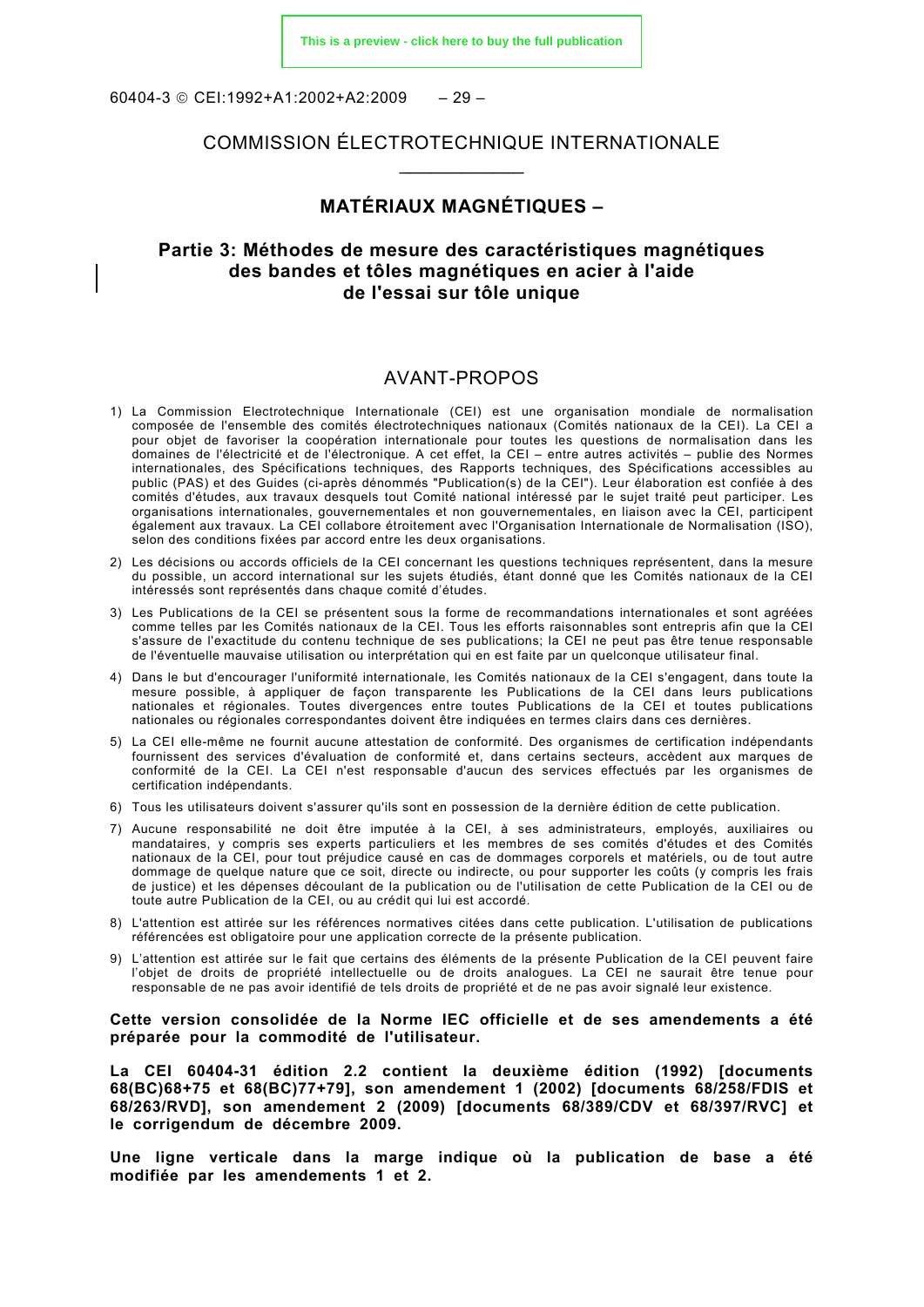– 30 – 60404-3 © CEI:1992+A1:2002+A2:2009

La Norme internationale CEI 60404-3 a été établie par le comité d'études 68 de la CEI: Matériaux magnétiques tels qu'alliages et aciers.

L'annexe A fait partie intégrante de la présente norme.

L'annexe B, C et D sont données uniquement à titre d'information.

Le comité a décidé que le contenu de la publication de base et de ses amendements ne sera pas modifié avant la date de maintenance indiquée sur le site web de la CEI sous "http://webstore.iec.ch" dans les données relatives à la publication recherchée. A cette date, la publication sera

- reconduite,
- supprimée,
- remplacée par une édition révisée, ou
- amendée.

**IMPORTANT – Le logo** *"colour inside"* **qui se trouve sur la page de couverture de cette publication indique qu'elle contient des couleurs qui sont considérées comme utiles à une bonne compréhension de son contenu. Les utilisateurs devraient, par conséquent, imprimer cette publication en utilisant une imprimante couleur.**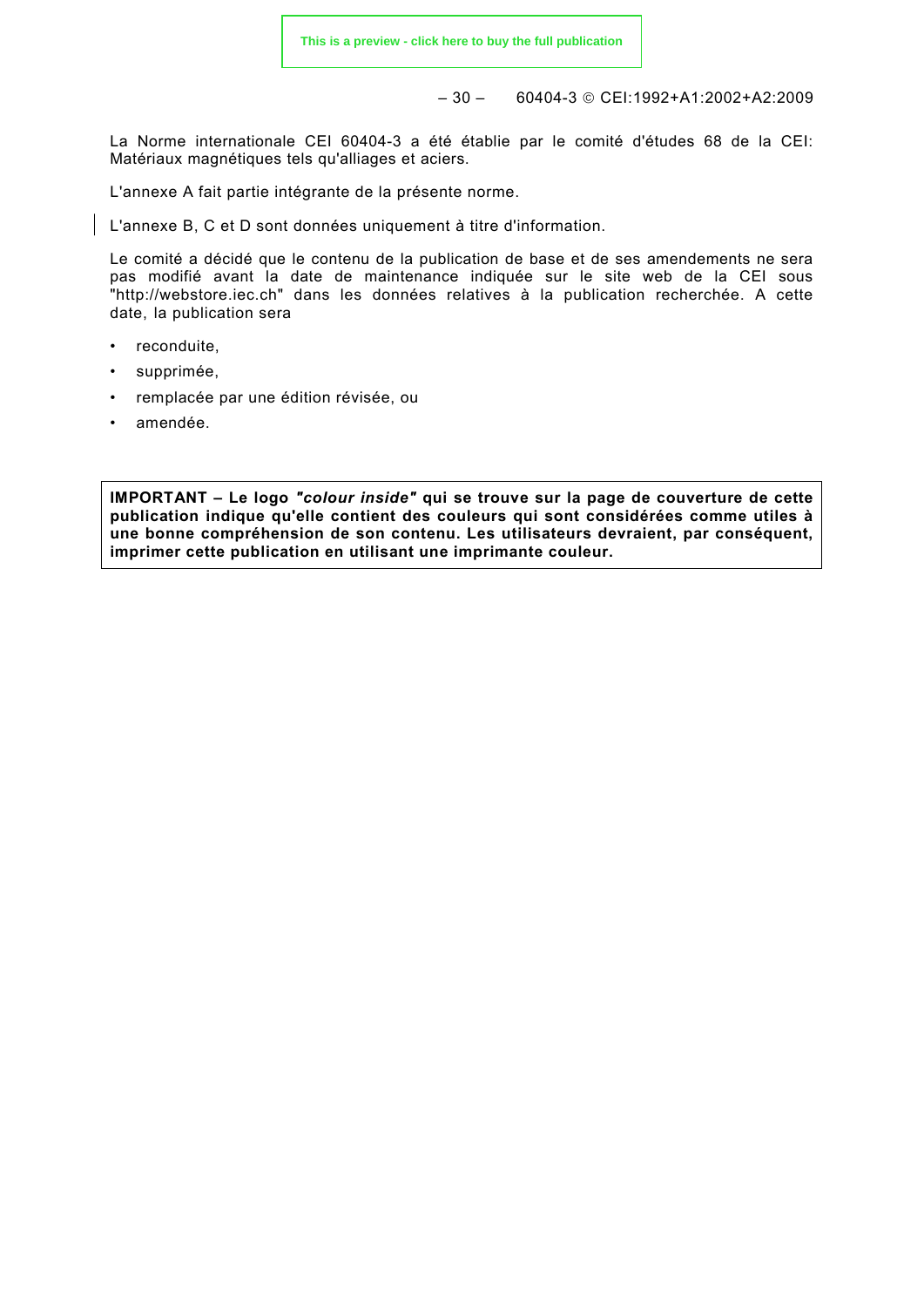<span id="page-9-0"></span>60404-3 © CEI:1992+A1:2002+A2:2009 – 31 –

## **MATÉRIAUX MAGNÉTIQUES –**

## **Partie 3: Méthodes de mesure des caractéristiques magnétiques des bandes et tôles magnétiques en acier à l'aide de l'essai sur tôle unique**

#### **1 Objet et domaine d'application**

La présente partie a pour objet de définir les principes généraux et les détails techniques de mesure des propriétés magnétiques des tôles magnétiques à l'aide de l'essai sur tôle unique.

La présente partie de la CEI 60404 est applicable, aux fréquences industrielles:

a) aux tôles et feuillards magnétiques à grains orientés:

pour la mesure entre 1,0 T et 1,8 T:

- des pertes totales spécifiques;
- de la puissance apparente spécifique;
- de la valeur efficace du champ magnétique;

pour la mesure, jusqu'à des valeurs de crête de champ magnétique de 1 000 A/m:

- de la valeur de crête de la polarisation magnétique;
- de la valeur de crête du champ magnétique.
- b) aux tôles et feuillards magnétiques à grains non orientés:

pour la mesure entre 0,8 T et 1,5 T:

- des pertes totales spécifiques;
- de la puissance apparente spécifique;
- de la valeur efficace du courant d'excitation;

pour la mesure, jusqu'à des valeurs de crête de champ magnétique de 10 000 A/m:

- de la valeur de crête de la polarisation magnétique;
- de la valeur de crête du champ magnétique.

L'essai sur tôle unique est applicable à des échantillons prélevés dans les tôles et feuillards magnétiques de toute qualité. Les caractéristiques magnétiques sont déterminées pour une tension induite sinusoïdale, pour des valeurs de crête spécifiées de la polarisation magnétique et pour une fréquence spécifiée.

Les mesures sont effectuées à la température ambiante de 23 °C  $\pm$  5 °C sur des éprouvettes qui ont été au préalable désaimantées.

NOTE Dans la présente partie, la grandeur «polarisation magnétique» est utilisée conformément à la définition figurant dans la CEI 60050(901). Dans certaines normes de la série CEI 60404, on a employé l'expression «induction magnétique».